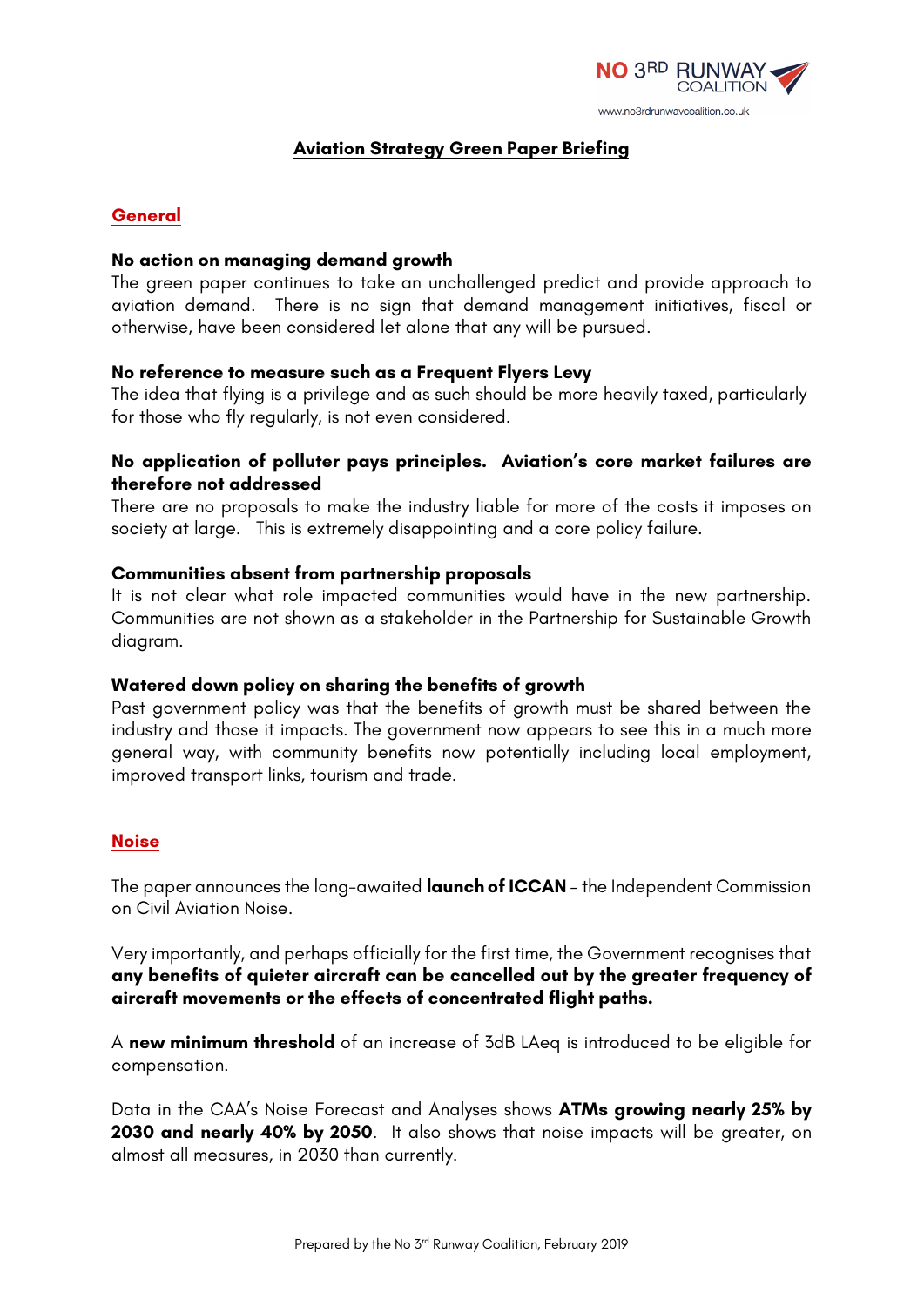

The proposed new noise objective is **"to limit, and where possible, reduce total adverse effects on health and quality of life from aviation noise".** Many communities will feel the new objective ignores their interests and will fail to ensure the industry acts to address noise impacts in their areas. The Government needs to define "limit" and "where possible" and explain how and by whom they will be enforced.

The Green Paper proposes that **new national indicator** but this is of little relevance to any individual community, so the proposal seems of limited real value. There is, however, a risk that aggregate data will be used to defend industry performance. Any national indicator should incorporate frequency measures as well as average noise measures.

The Green Paper proposes to **set noise caps** as part of planning approvals (for increase in passengers or flights). It is important that there are appropriate compliance mechanisms in case such caps are breached. The government should spell out how noise and growth would be balanced if growth is approved but noise is not reduced.

The Green Paper also propose requiring all major airports to set out a **plan which commits to future noise reduction**.

# **Flight Paths**

There will be big changes to flight paths, with new ones introduced. The satellite system will not allow for the dispersal of flights which some areas currently have. The only options will be precise, concentrated flights without respite or the creation of a number of these flight paths so respite is possible.

The Green Paper leaves the decision on whether or not to provide respite down to individual airports. Concentration of flight paths without respite will result in more noise for those living under the concentrated routes.

Heathrow has committed to respite periods which may result in breaks from noise (albeit reduced from half a day to a third of a day if a third runway is built). However, this is will result in the creation of new flights paths meaning that there will many new communities that are overflown for the first time.

### **Regional Connectivity & Public Service Obligations**

In the Green Paper, the Government commits to supporting PSOs to London for routes vital for social or economic development that are in danger of being lost, but that funding contributions should increasingly be provided locally.

The government expects that significant direct financial support for PSOs into Heathrow following expansion is unlikely to be required, due to the commercial incentives in place for airlines to run routes into the UK's primary hub airport.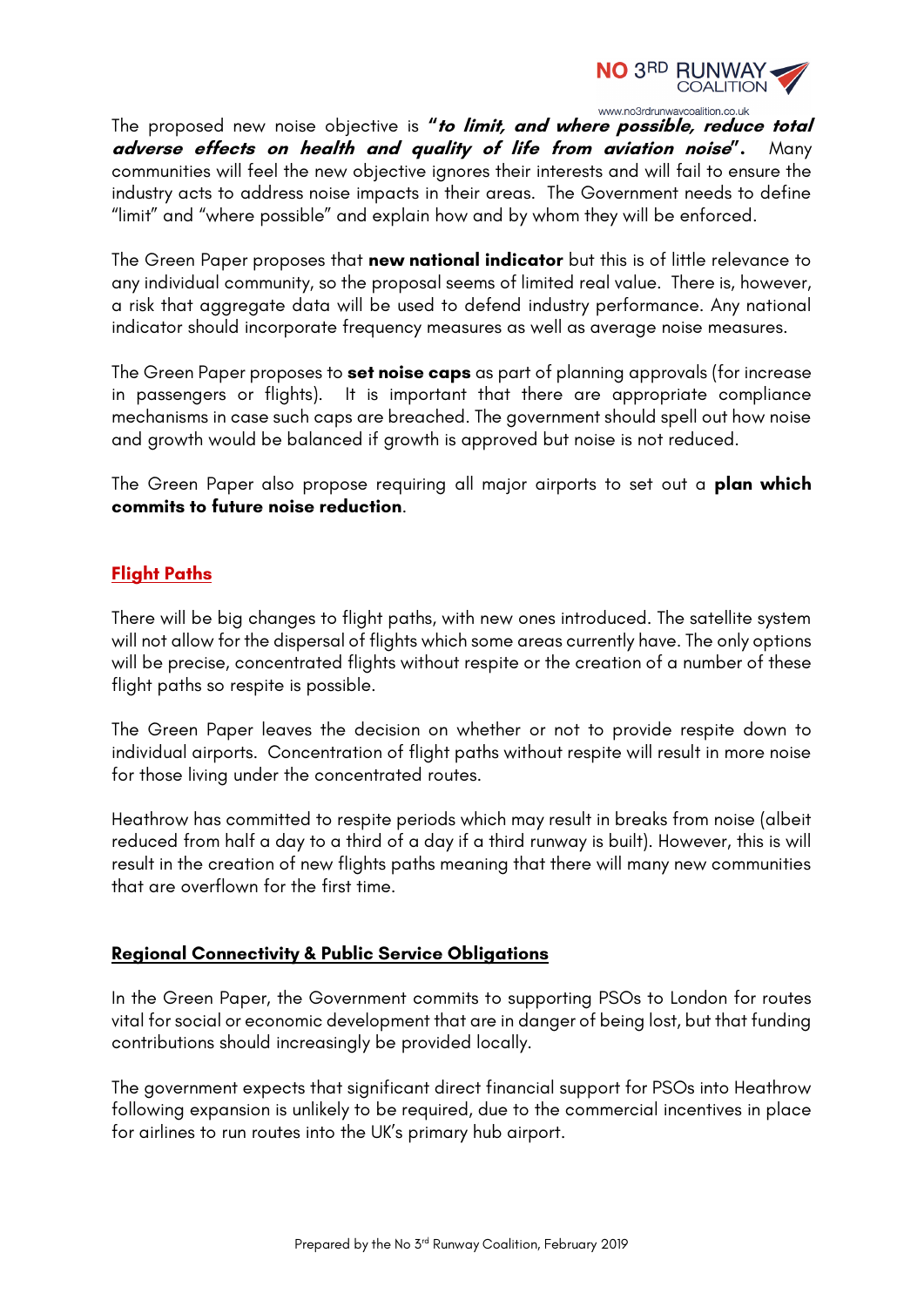

Essentially this seeks to pass the buck for subsidising unprofitable routes from central government onto local government. Importantly, this is not what MPs were told in the run up to the vote on the NPS.

There has no assessment has been undertaken of the willingness or ability of local authorities to provide such finance. Consequently, many of those regions will not gain the increased connectivity that was promised to them by both Heathrow and the Government.

Promises to ringfence slots for regional airports are thus currently undeliverable in law - Heathrow cannot instruct airlines to fly to a place any more than the DfT can.

Further, Government has yet to make clear whether it is prepared to financially support the regional connections to ensure its commitment to 15% of slots at an expanded Heathrow is reserved for regional connections.

There are currently **no legal agreements** in place between the Department for Transport and Heathrow Airport Limited to guarantee existing routes between London Heathrow and regional airports

# **Surface Access**

By 2050, the Green Paper anticipates a 70% increase in surface access journeys to airports in the UK. The Green Paper suggest that all proposed airport developments need to be accompanied by clear surface access proposals which demonstrate how the airport will increase the use of public transport and minimise congestion, emissions and other local impacts.

DfT aim to produce a guide book on how to engage with the different surface transport planning processes that exist, particularly things like rail franchising. This Surface Access Strategy will ensure that journeys to airports become more sustainable and won't just focus on mode share to achieve environmental targets. This was expected to be published alongside the Green Paper but has not yet emerged.

The government's current policy position, set out in the 2013 APF, is that *'the provision and funding of surface access infrastructure and services to airports is primarily the responsibility of the airport operator but where there are significant non-airport user benefits from changes and enhancements to the infrastructure and services government would consider making a funding contribution to reflect these'*. The Green Paper does not propose to change this policy.

### **Air Pollution**

There is growing evidence that current legal limits on air pollution need to be strengthened, there needs to be a better ongoing monitoring of aviation air pollution.